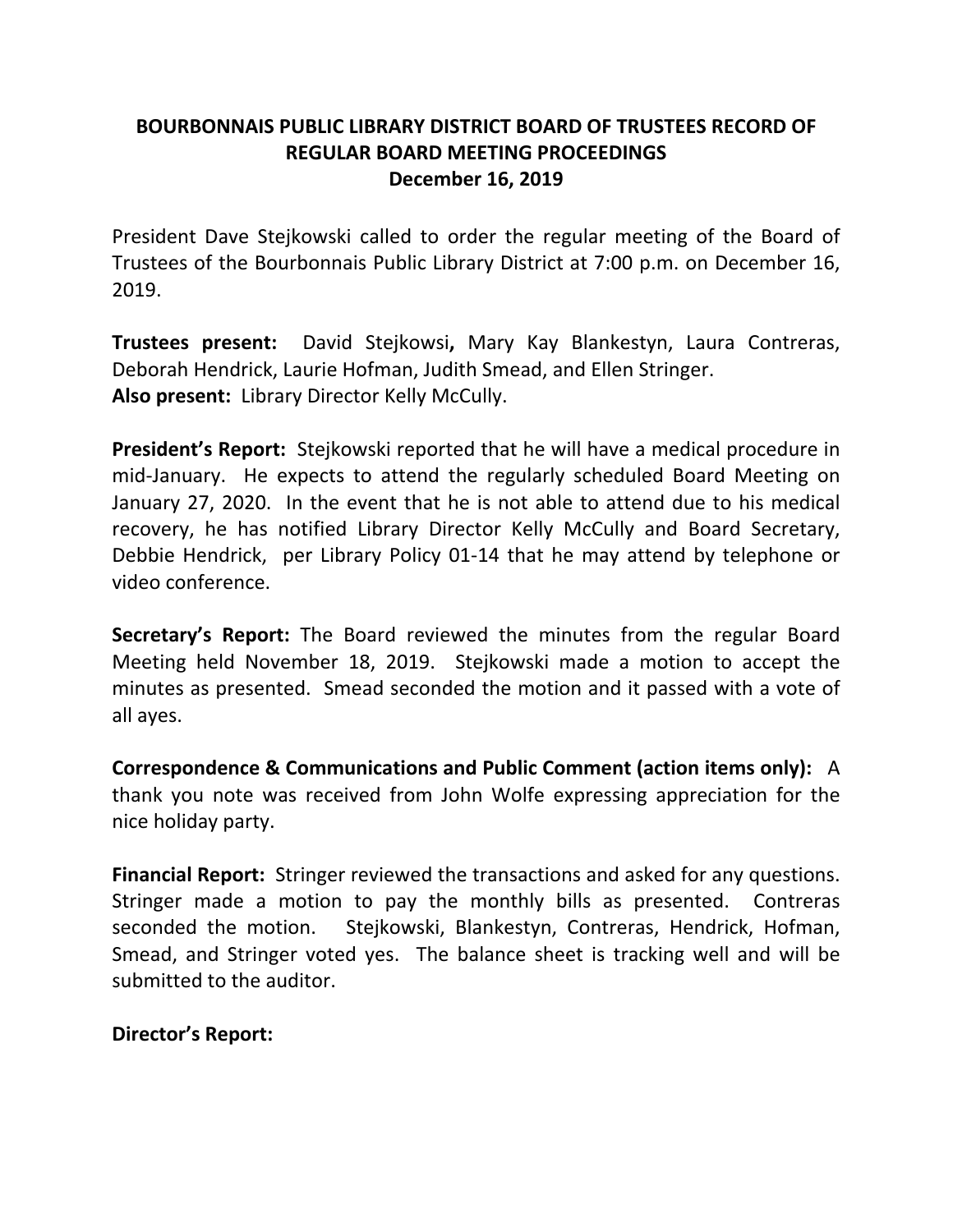Deadlines: December 27, Last day to file Audit Report and Annual Financial Report with Comptroller and County Clerk. January 15, Per Capita Grant Application due.

Marketing: There are currently 1,273 people on the library email list. The Library has 1,901 likes on Facebook (86 new), and 489 followers on Instagram.

Inspired Strategies Partnership: The Library partnered with the Inspired Strategies Agency, Olivet's student-run communication agency. ONU students Sarah Roberts, Alyssa Laidler, and Jack Neal worked directly with Marketing Coordinator, Katey Moore, to develop a consistent style guide for use in marketing library programs and services. A style guide includes guidelines for images, graphics, logo usage, and phrasing for an institution. This guide will help library staff members to create consistent content.

On December 11, Katey and Kelly attended the final presentation of the Client Portfolio & Final Report at the Inspired Strategies Agency location on the Olivet campus. They were highly impressed with the final project and the professionalism of the ISA organization and its students. Katey and Kelly look forward to a continuing partnership with the Agency and its students.

## **Technical Services:**

308 new items were added to the collection in November 2019.

540 items were deleted (high number due to a continued nonfiction weeding project).

Technical Services Supervisor, Kris Weybright, has worked very hard to weed, clean up call numbers, and shift in the nonfiction collection. This is a large project, and she is currently working in the 360's.

### **Circulation Services:**

Circulation Supervisor, Samantha Wilhoyt, has started collecting information for a staff reads recommendation project. Stay tuned for more information and extended readers' advisory services at the Library.

The number of patrons that have been forwarded to Tek Collect for funds recovery services for missing or lost items has decreased significantly. This is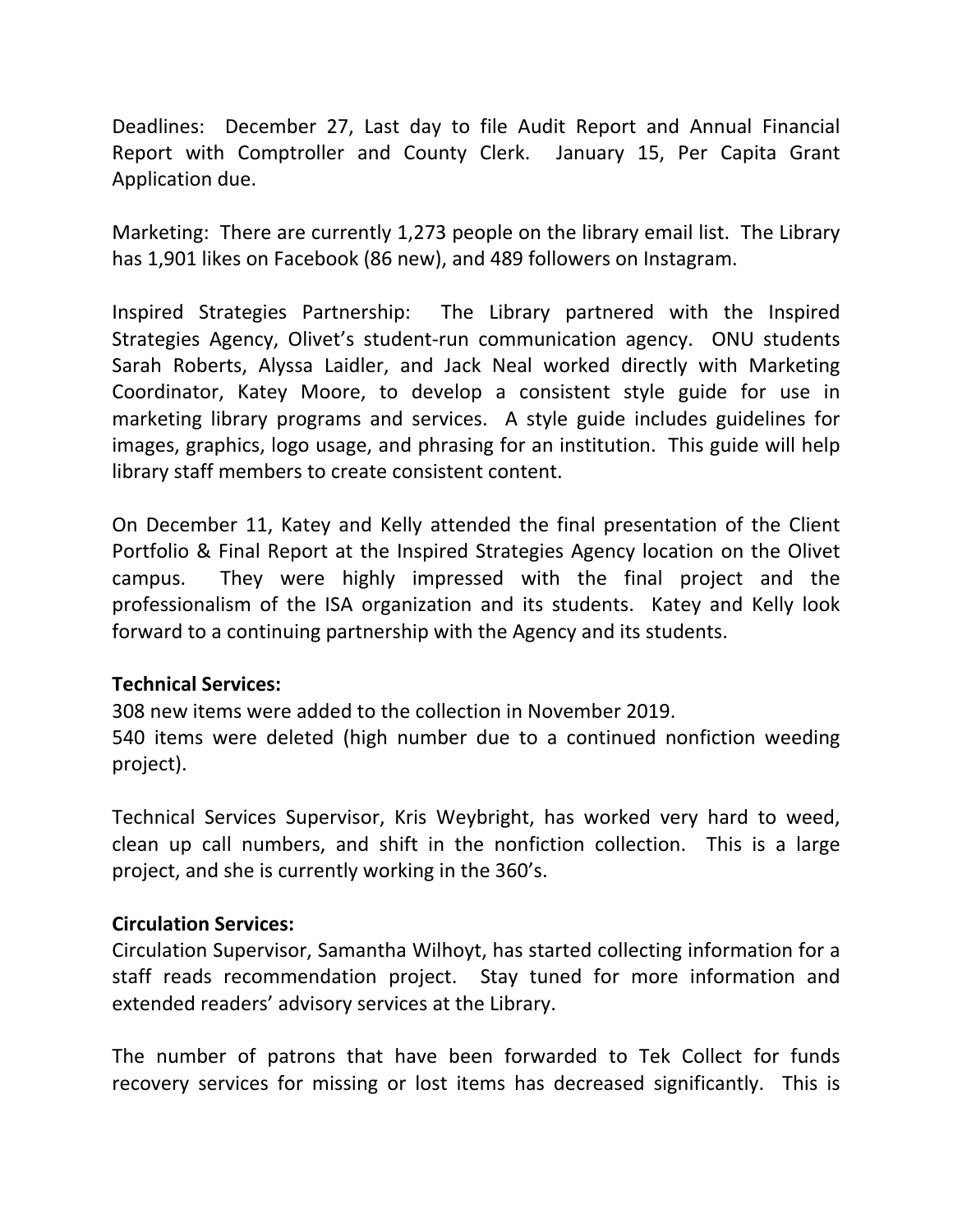likely due to a more streamlined, automated contact system and the Library's acceptance of credit card payment.

## **Adult Services:**

The Library will host its first Winter Read Program for adults January 6 – February 29. This program will offer patrons a fun reading challenge and inspire them to keep reading during the cold, winter months. Participants can earn entry to three prize raffles when they complete winter reading bingo cards that will be distributed from the Information Desk. Adult Services staff will host a Winter Reading Kick-Off event on Monday, January 6, from 2-3:30 p.m.

Adult Services staff members have delivered large-print books that have been weeded from the library's collection to Bickford House, a local assisted-living facility. Adult Services Supervisor, Cassidy Steinke, also organized Bickford's library to help give residents improved access to materials.

## **Youth Services:**

The Library hosted a Stuffed Animal Sleepover on November 25. Children dropped off their stuffed toys after the evening story time program. Youth Services staff entertained the toys with a dance party, movies, and snacks. When the party got a little too out of hand, our friends from the Bourbonnais Police Department stopped by to get the crowd back under control. The toys were sent back to their homes the next day with a photo souvenir of the overnight adventures at the Library.

The library elf, Candy Cane, has returned for the holiday season. Candy Cane is mischievous and enjoys hiding around the Library. Children that find Candy Cane in the Library will receive a treat when they stop by the Circulation Desk. Parents are encouraged to share pictures taken with Candy Cane on social media with the hashtag #bourbonnaispubliclibrary.

### **New Online Resource:**

Creativebug is the library's newest online resource that gives patrons unlimited access to thousands of arts and crafts classes for all skill levels. Creativebug can be accessed by visiting the library's website and clicking on the "Learn" section